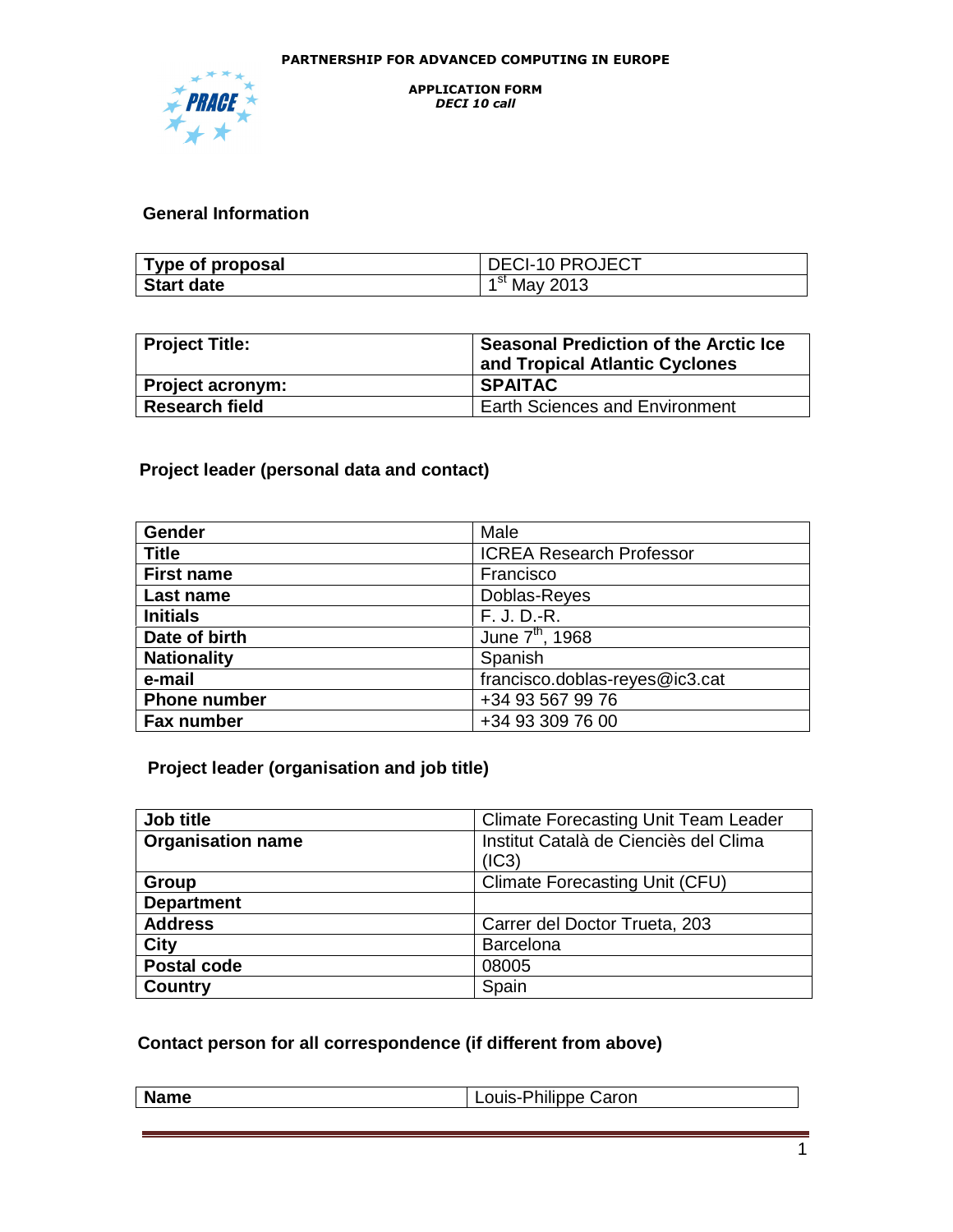

APPLICATION FORM DECI 10 call

| :-mail | caron@misu.su.se |
|--------|------------------|
|        |                  |

| <b>Organisation name</b> | <b>Stockholm University</b>  |  |  |
|--------------------------|------------------------------|--|--|
| <b>Department</b>        | Meteorology                  |  |  |
| <b>Address</b>           |                              |  |  |
| <b>City</b>              | Stockholm                    |  |  |
| <b>Postal code</b>       | 10691                        |  |  |
| <b>Country</b>           | Sweden                       |  |  |
| Job title                | Post-doctoral fellow         |  |  |
| Gender                   | Male                         |  |  |
| <b>Title</b>             | Dr.                          |  |  |
| <b>First name</b>        | Louis-Philippe               |  |  |
| Last name                | Caron                        |  |  |
| <b>Initials</b>          |                              |  |  |
| Date of birth            | July 31 <sup>st</sup> , 1978 |  |  |
| <b>Nationality</b>       | Canadian                     |  |  |
| e-mail                   | caron@misu.su.se             |  |  |
| <b>Phone number</b>      | +46 727 733 549              |  |  |
| Fax number               | +34 93 309 76 00             |  |  |

# **Collaborators (add more as required)**

| <b>Organisation name</b> | Swedish Meteorological and    |  |  |  |
|--------------------------|-------------------------------|--|--|--|
|                          | Hydrological Institute (SMHI) |  |  |  |
| <b>Department</b>        | <b>Rossby Centre</b>          |  |  |  |
| <b>Address</b>           | Folkborgsvagen 1              |  |  |  |
| <b>City</b>              | 60176                         |  |  |  |
| <b>Postal code</b>       | Norrköping                    |  |  |  |
| <b>Country</b>           | Sweden                        |  |  |  |
| Job title                | Head of Research Group        |  |  |  |
| Gender                   | Male                          |  |  |  |
| <b>Title</b>             | Dr.                           |  |  |  |
| <b>First name</b>        | Colin                         |  |  |  |
| Last name                | Jones                         |  |  |  |
| <b>Initials</b>          | G.                            |  |  |  |
| Date of birth            | 13 <sup>th</sup> October 1967 |  |  |  |
| <b>Nationality</b>       | <b>British</b>                |  |  |  |
| e-mail                   | colin.jones@smhi.se           |  |  |  |
| <b>Phone number</b>      | +46 11 495 8032               |  |  |  |
| Fax number               | +46 11 495 8001               |  |  |  |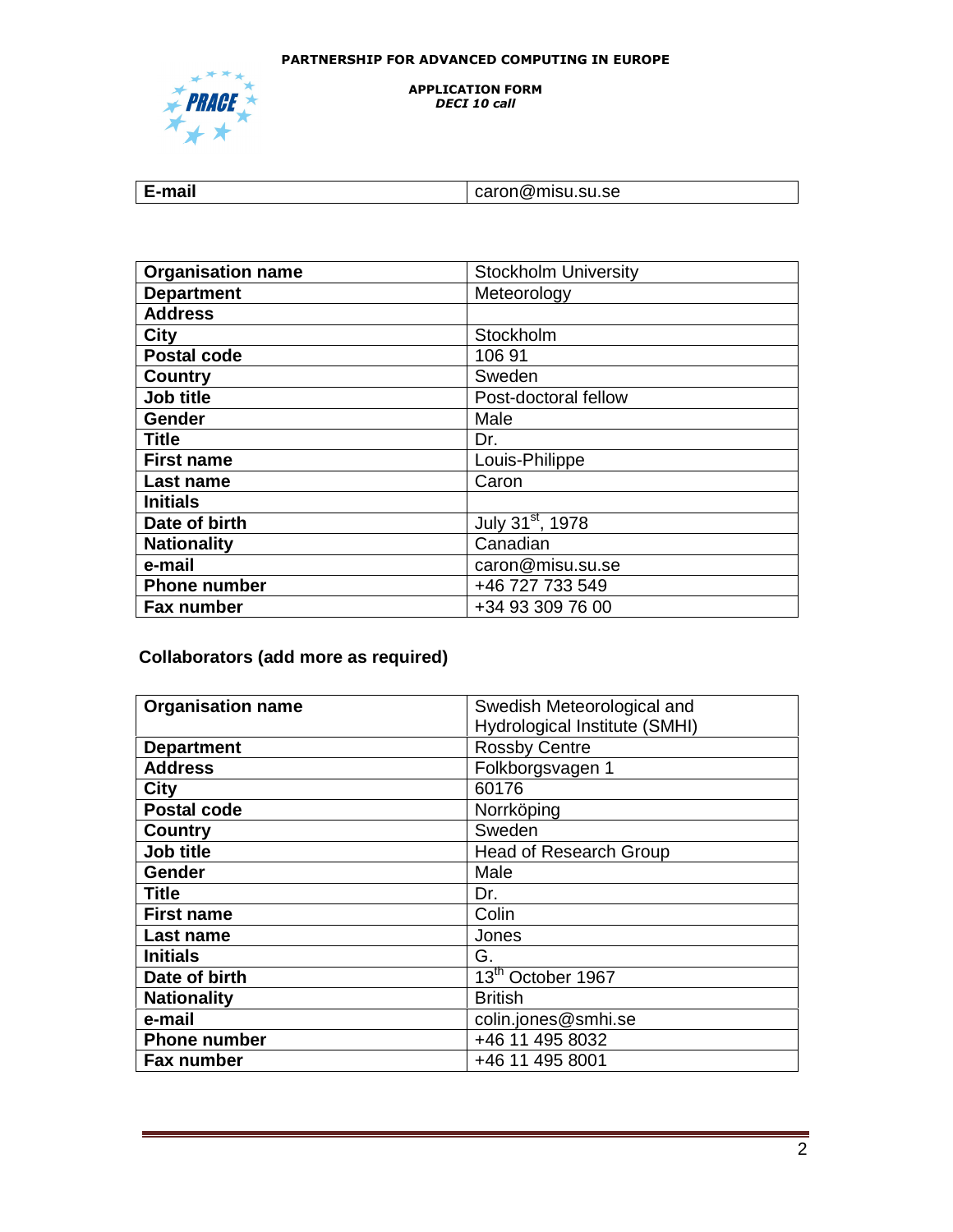

#### APPLICATION FORM DECI 10 call

| <b>Organisation name</b> | Institut Català de Cienciès del Clima |  |  |
|--------------------------|---------------------------------------|--|--|
| <b>Department</b>        | <b>Climate Forecasting Unit</b>       |  |  |
| <b>Address</b>           | Carrer del Doctor Trueta, 203         |  |  |
| <b>City</b>              | 08005                                 |  |  |
| <b>Postal code</b>       | <b>Barcelona</b>                      |  |  |
| Country                  | Spain                                 |  |  |
| Job title                | Researcher                            |  |  |
| Gender                   | Female                                |  |  |
| <b>Title</b>             | Dr.                                   |  |  |
| <b>First name</b>        | Virginie                              |  |  |
| Last name                | Guemas                                |  |  |
| <b>Initials</b>          |                                       |  |  |
| Date of birth            | November 21 <sup>st</sup> , 1983      |  |  |
| <b>Nationality</b>       | French                                |  |  |
| e-mail                   | vguemas@ic3.cat                       |  |  |
| <b>Phone number</b>      | +34 93 567 99 76                      |  |  |
| Fax number               | +34 93 309 76 00                      |  |  |

| <b>Organisation name</b> | Swedish Meteorological and       |  |  |  |
|--------------------------|----------------------------------|--|--|--|
|                          | Hydrological Institute (SMHI)    |  |  |  |
| <b>Department</b>        | <b>Rossby Centre</b>             |  |  |  |
| <b>Address</b>           | Folkborgsvagen 1                 |  |  |  |
| <b>City</b>              | 60176                            |  |  |  |
| <b>Postal code</b>       | Norrköping                       |  |  |  |
| <b>Country</b>           | Sweden                           |  |  |  |
| Job title                | <b>Research Scientist</b>        |  |  |  |
| Gender                   | Male                             |  |  |  |
| <b>Title</b>             | Dr.                              |  |  |  |
| <b>First name</b>        | <b>Klaus</b>                     |  |  |  |
| Last name                | Wyser                            |  |  |  |
| <b>Initials</b>          |                                  |  |  |  |
| Date of birth            | November 15 <sup>th</sup> , 1965 |  |  |  |
| <b>Nationality</b>       | <b>Swiss</b>                     |  |  |  |
| e-mail                   | klaus.wyser@smhi.se              |  |  |  |
| <b>Phone number</b>      | +46 11 495 8464                  |  |  |  |
| Fax number               | +46 11 495 8001                  |  |  |  |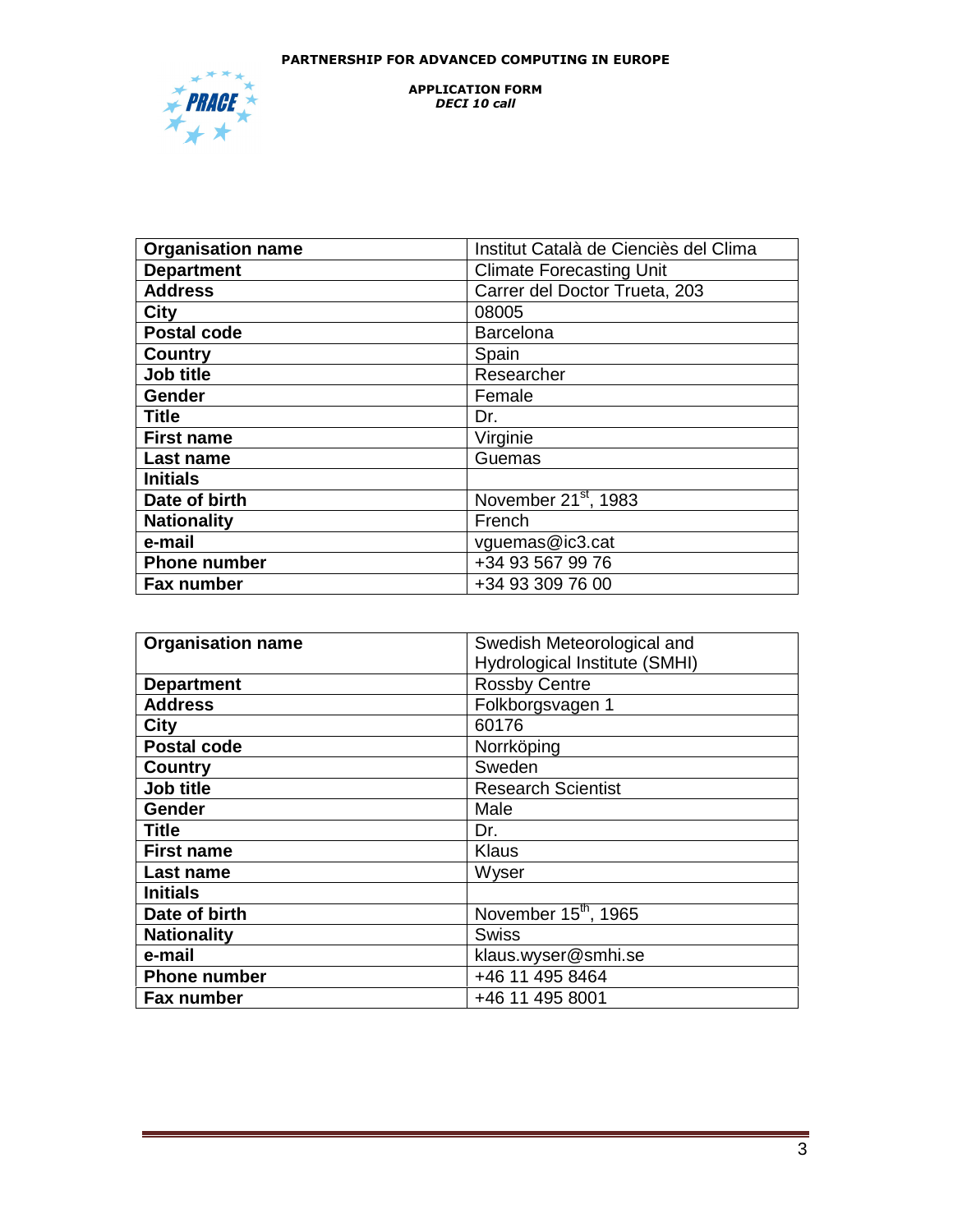

## **Abstract of the project: (Maximum 500 words):**

## **SPAITAC: Seasonal Prediction of the Arctic Ice and Tropical Atlantic Cyclones**

 have produced at least 17 tropical cyclones, making it the most active 3-year period since the The Arctic Ocean has experienced a sharp decline in sea ice extent and thickness in the recent decades, which threatens to leave the Arctic ice-free during the summer months in a foreseeable future. Insights of pan-Arctic sea-ice cover a few months in advance would be of key interest for the marine accessibility of the Arctic Seas and for the Arctic population whose livehoods depend on fishing and hunting. In parallel, the tropical Atlantic is currently experiencing a remarkably high level of hurricane activity: the last three hurricane seasons beginning of the hurricane record in 1851. The recent passage of Sandy over New York serves as a powerful reminder to the incredible destructive power these storms can wreck on exposed populations.

If both Arctic sea ice and Atlantic hurricanes show a clear trend over the recent past, they both also display relatively large internal natural variability which can induce changes from one year to another of the same order of magnitude as the changes associated with the longterm trend. Previous studies suggest that such observed changes are predictable a few weeks to a few months ahead. Accordingly, we plan to evaluate the ability of the most recent version of a state-of-the-art Earth system model, EC-Earth, which participated in the CMIP5 (Fifth Climate Model Intercomparison Project) project at the basis of the IPCC (Intergovernmental Panel on Climate change) AR5 (Fifth Assessment Report), to predict these two important features of the climate system at the seasonal scale.

In CMIP5, EC-Earth was run using a resolution of 1.125° in the atmosphere and about 1° in the ocean with enhanced resolution in the tropics (ORCA1 configuration). A new version, with significantly higher resolution, is now available and will become the standard version for the upcoming years. This new version can be run with either 1) a resolution of  $\sim 0.7^\circ$  in the atmosphere and 1° in the ocean, or 2) a resolution of  $\sim 0.35^{\circ}$  in the atmosphere and 0.25° in the ocean. In the second configuration, the enhanced atmospheric resolution significantly improves the realism of climate simulations, in particular, of the hurricane activity. Similarly, the high ocean resolution improves the representation of oceanic fronts, eddies and convection among other oceanic features, and potentially the representation of the Artic sea ice shrinking rate. In two series of retrospective seasonal forecasts over the last two decades using these configurations, we will assess the skill of EC-Earth in predicting tropical Atlantic cyclones and Arctic sea ice, and the benefits derived from increased resolution.

This project represents a key step in the development of an operational high-resolution seasonal forecast system. It will contribute to the European-funded SPECS (Seasonal-todecadal climate Prediction for the improvement of European Climate Services) project and to the PICA-ICE (Previsión Interanual de la Cubierta de hielo marino del Árctico y su Impacto en el Clima de Europa) project funded by the Spanish Ministry of Economy and Competitiveness.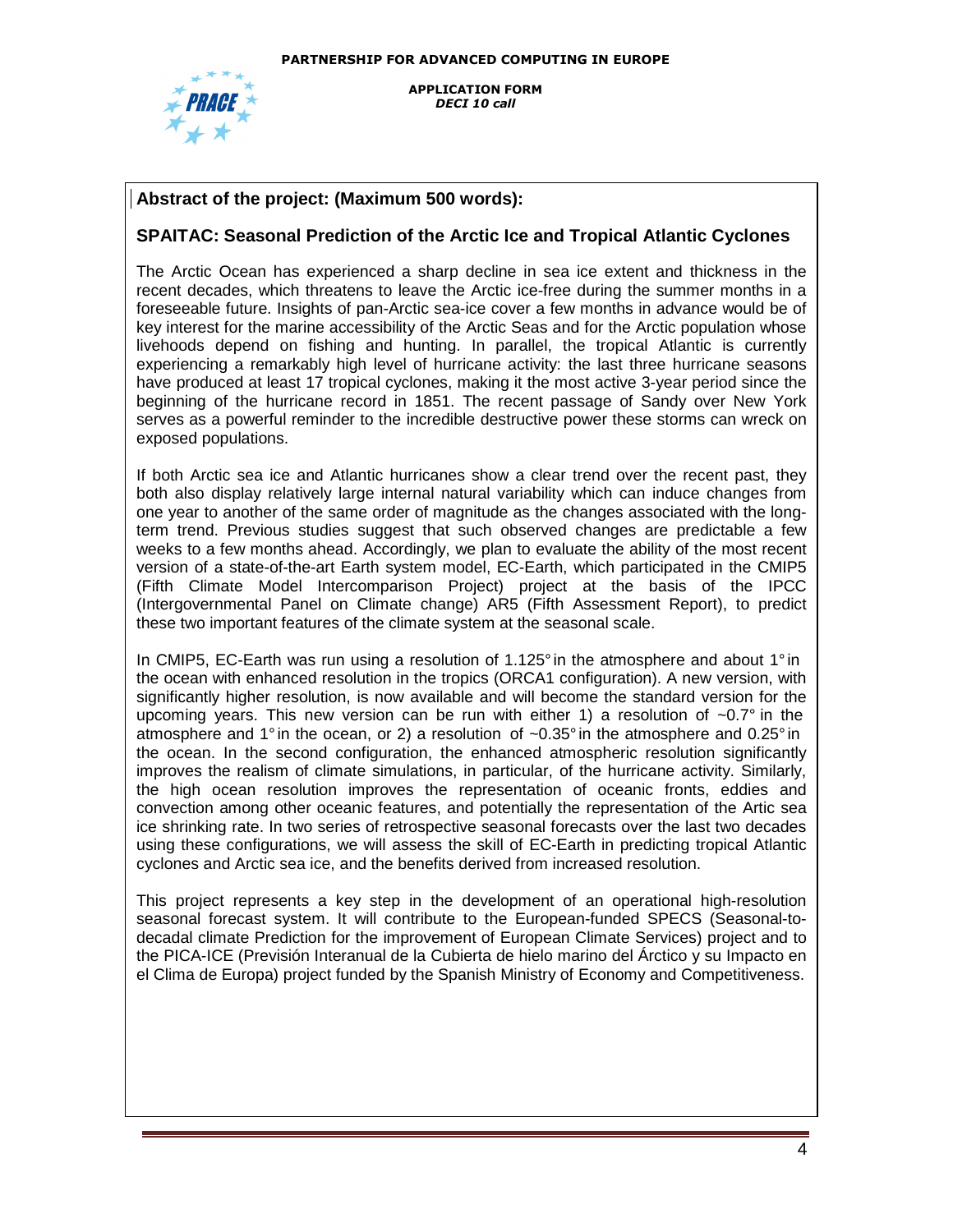

## **Computer resources requested**

Total number of core hours requested: 5,000,000

## **Further details (NOTE: if multiple codes to be used, give the specifications for each of them)**

We are interested in each of the codes you intend to run. Please provide the following details for **each** of your codes, making a copy of this page to describe each code in turn.

## **Name of code #1: EC-Earth3**

Please rank your preferred target PRACE architecture (1=first choice, 2=second choice, xxx, x=not suitable)

| <b>Class of machine</b>   | Ranking |
|---------------------------|---------|
| <b>IBM BlueGene/Q</b>     |         |
| <b>IBM Power 7</b>        | כי      |
| Cray XE6/XC30             |         |
| Intel cluster without GPU |         |
| Intel cluster with GPU    | x       |
| Don't know                |         |

**\_\_\_\_\_\_\_\_\_\_\_\_\_\_\_\_\_\_\_\_\_\_\_\_\_\_\_\_\_\_\_\_\_\_\_\_\_\_\_\_\_\_\_\_\_\_\_\_\_\_** 

Please give the motivation for your preferences above:

Our preference is to run on the Lindgren machine (PDC, Sweden) since both the code and the running environment, including the monitoring and post-processing systems, have already been installed and thoroughly tested on that platform. Being able to run on that particular machine would significantly cut down the amount of enabling work required to get started.

| Total core-hours requested for this code:                                         |  |                                                     |                         | 5,000,000 |                                                                  |
|-----------------------------------------------------------------------------------|--|-----------------------------------------------------|-------------------------|-----------|------------------------------------------------------------------|
| In case of only a partial grant, what will be the minimum<br>requested core-hours |  |                                                     | 4,500,000               |           |                                                                  |
| Select machine on which this estimate is based                                    |  |                                                     |                         |           |                                                                  |
| IBM BlueGene/P $\Box$ IBM Power 6 $\Box$                                          |  | Cray XT4/5/6,<br>XE6 $\boxtimes$                    | Cluster                 |           | Other architecture<br>with GPUs? $\Box$ CPU type and clock rate: |
| Select all the machines on which the code has been ported                         |  |                                                     |                         |           |                                                                  |
| <b>IBM BlueGene/P</b> $\Box$ <b>IBM Power 6</b> $\boxtimes$ <b>Cray XT4/5/6.</b>  |  | XE6 $\boxtimes$                                     | Cluster<br>with GPUs? □ |           | Other architecture $\Box$<br>Details:                            |
| Number of planned runs during the whole project                                   |  | High Resolution (H): 680<br>Low Resolution (L): 680 |                         |           |                                                                  |
| Maximum number of cores per run                                                   |  | H: 1543 and L: 343                                  |                         |           |                                                                  |
| Minimum number of cores per run                                                   |  | H: 775 and L: 151                                   |                         |           |                                                                  |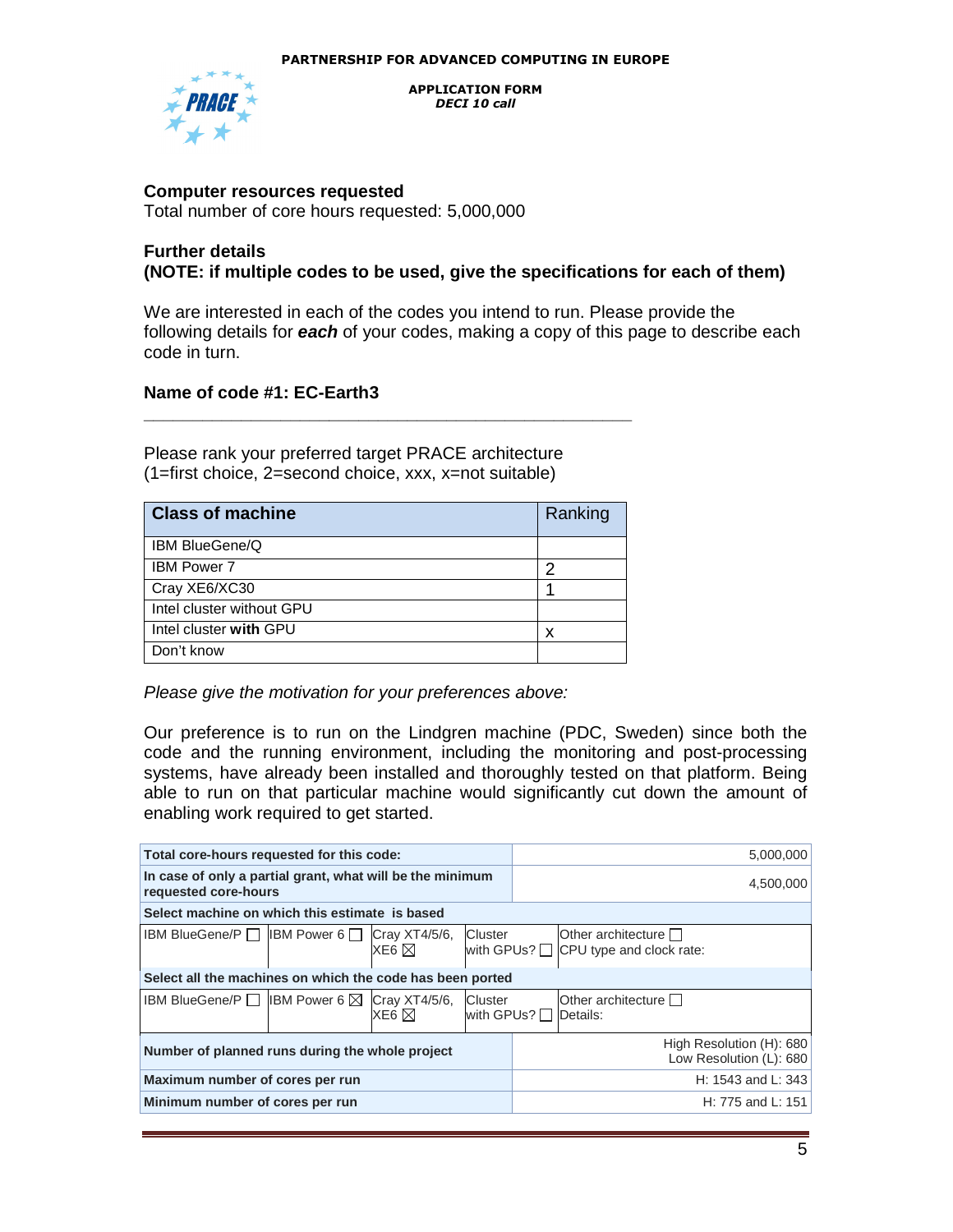

#### APPLICATION FORM DECI 10 call

| Total RAM for the run with maximum number of cores<br>(Gbyte)                                          | H: $\sim$ 2500 and L: $\sim$ 500                                                                                                                                                                         |
|--------------------------------------------------------------------------------------------------------|----------------------------------------------------------------------------------------------------------------------------------------------------------------------------------------------------------|
| Total RAM for the run with minimum number of cores<br>(Gbyte)                                          | H: $\sim$ 1200 and L: $\sim$ 200                                                                                                                                                                         |
| Maximum job wall clock time                                                                            | H: 48 hours and L: 5 hours                                                                                                                                                                               |
| Minimum job wall clock time                                                                            | H: 14 hours and L: 2 hour                                                                                                                                                                                |
| Please check the box if max wall clock time>12hours and<br>your runs have a checkpoint/restart feature | ⊠                                                                                                                                                                                                        |
| Total storage/hard disk for duration of the project (Gbyte)                                            | For model outputs:<br>H:19924 and L: 4284<br>For model restarts:<br>H: 12920 and L: 1564                                                                                                                 |
| Storage/hard disk needed for one production run (Gbyte)                                                | For model outputs:<br>H: 29.3 and L: $6.3$<br>For model restarts:<br>H: 19 and L: $2.3$                                                                                                                  |
| What applications and/or libraries does this code require                                              | GNU make 3.81 or above, Fortran 77/90/95, C.<br>C pre-processor, Python 2.4.3 or above, Bash,<br>Perl, BLAS/LAPACK, NetCDF, Grib API,<br>GRIBEX, GNU date (64-bit version), CDO,<br><b>NCO, CDFTOOLS</b> |
| How is your application parallelized (MPI, OpenMP, Hybrid<br>etc.). If GPU, state whether Cuda/OpenCL. | Application could work with MPI or OpenMP                                                                                                                                                                |

Please check the box if this code I/O intensive? ⊠ If checked, please describe your strategy concerning I/O (for example usage of I/O libraries, MPI I/O, netcdf, HDF5 or other approaches):

Each MPI rank writes its own restart file. Restart files for the atmosphere are raw binary files while those of the ocean model and the coupler are saved as NetCDF files. One complete set of restart files in an experiment using the T255L91/ORCA1L46 configuration results in about 2.3 GB of data, which is a small amount when compared to the typical output for a simulation. For a T511L91/ORCA025L46 experiment, the restarts are estimated to be approximately 19 GB. Typically restart files are saved at the end of a simulation chunk, which ranges in length between one and six months depending on the use of the machine recommended. The numbers provided in the table above correspond to chunks of 3 month length.

The number of output climate variables stored in GRIB for the atmospheric and land surface models and NetCDF files for the ocean models will be kept to a strict minimum to reduce the I/O volume and the size of the files to post-process. The outputs, for a chunk of 3-month length, in an experiment using the T255L91/ORCA1L46 configuration, results in about 6.3 GB of data, while for a T511L91/ORCA025L46 experiment, they are estimated to be approximately 29.3 GB.

Our simulations will require MPI libraries and runtime facilities (MPICH2, MPICH-MX, HP-MPI, OpenMPI), optimization and data handling tools, such as BLAS, LAPACK, HDF4, HDF5, NETCDF, PARMETIS, SCALAPACK, P-NETCDF, UDUNITS, GRIB\_API, CDFTOOLS v2, CDO, NCO and general configurations tools, such as PERL, PYTHON, AUTOCONF and AUTOMAKE.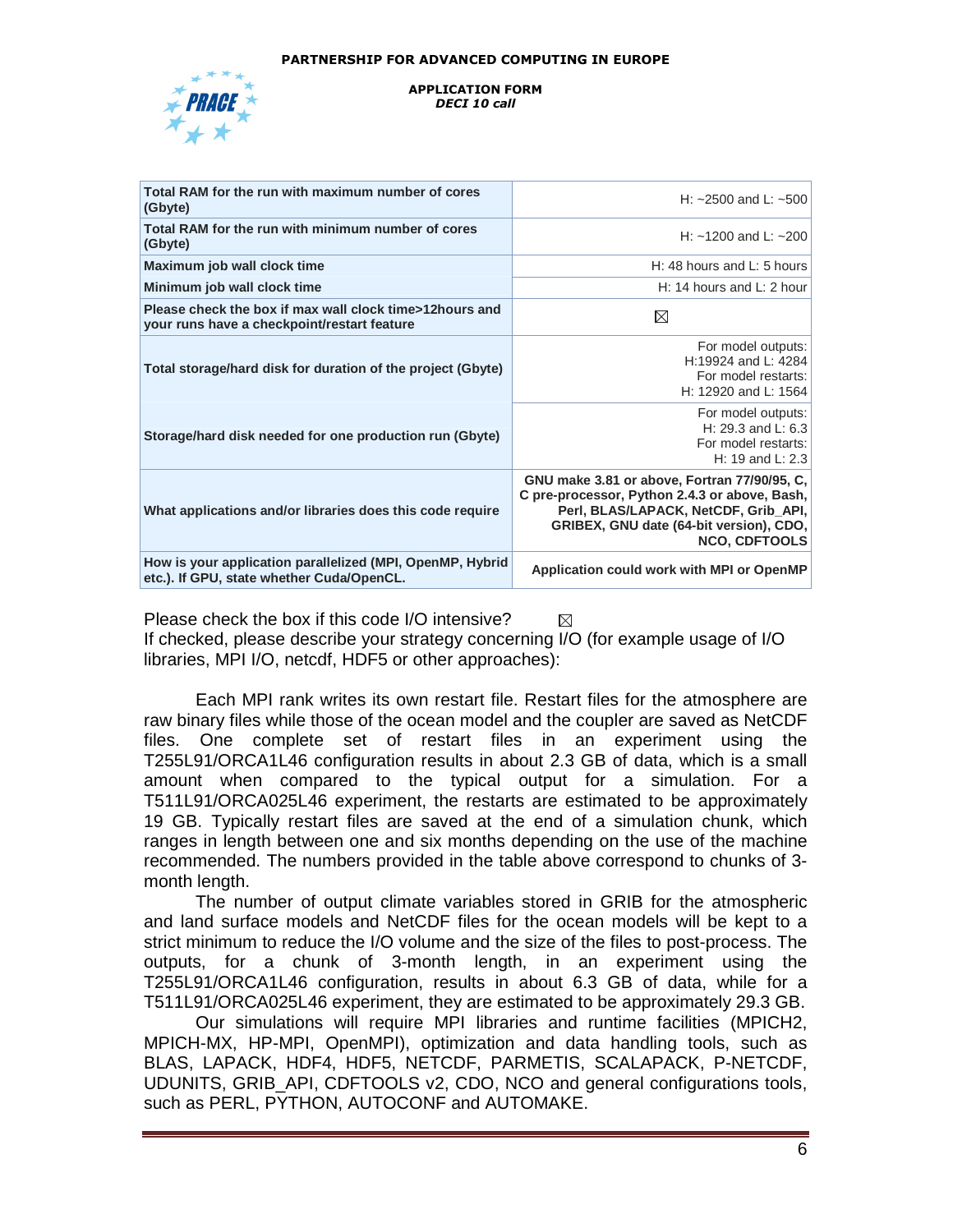

# **Project Data**

## **In this section, we are interested in the overall data requirements for your project as a whole. Please provide the following information.**

What is the amount of data to be transferred to the target platforms before production runs can start:

The transfer of initial-condition files from the applicants' local machines to the production system is necessary prior to the start of the 680 (340 with High-resolution and 340 with Low-resolution configurations) seasonal forecasts from 680 different initial climate states. These files represent about  $\sim$ 3 Tb for the atmosphere, land, ocean and sea-ice initial conditions. Instead of transferring all the initial conditions at a time, the transfer could be organized in successive sessions depending on the production rate as the initial conditions for a forecast already produced are not necessary any longer for performing other forecasts. The model code and associated configuration files represent an additional 100 Gb approximately to be transferred.

What is the amount of data to be transferred from the target platform after all production runs are finished:

\_\_\_\_\_\_\_\_\_\_\_\_\_\_\_\_\_\_\_\_\_\_\_\_\_\_\_\_\_\_\_\_\_\_\_\_\_\_\_\_\_\_\_\_\_\_\_\_\_\_\_\_\_\_\_\_\_\_\_\_\_\_\_

The transfer of the output files from the production system to the applicant institutions' local machines will be performed after horizontal interpolation and/or time averaging, which implies a substantial reduction in size of the output files in two orders of magnitude with respect to the original files produced during the simulation. The output files will be first locally stored and then transferred back to the applicant institutions for further analysis. The transfer of each of the 680 seasonal forecasts can be started as soon as the forecast ends. Summing the values provided in the table in the previous section, we reach a total amount of produced data to be transferred of 39 Tb, though most of those data would have been transferred before all the production runs are finished. The most adequate options for transfer (for instance, gridftp) will be discussed with the local technical support. At the end of the project, all data will have been transferred towards the applicant institutions and erased from the offline storage of the production platforms.

How much disk space do we need to reserve for your project (Tbyte)? As an indication please consider 0,5 Tbyte as small allocation and over 10Tbyte is a large allocation.

\_\_\_\_\_\_\_\_\_\_\_\_\_\_\_\_\_\_\_\_\_\_\_\_\_\_\_\_\_\_\_\_\_\_\_\_\_\_\_\_\_\_\_\_\_\_\_\_\_\_\_\_\_\_\_\_\_\_\_\_

Since the transfer of the data will be done as the forecasts are performed, we can organize our data storage data transfer with a disk space of 3 Tb for data storage, when the total amount of data to be produced amounts to 39 Tb.

However, a large amount of work space will be required to perform several simulations at the same time (this is possible because there is no dependency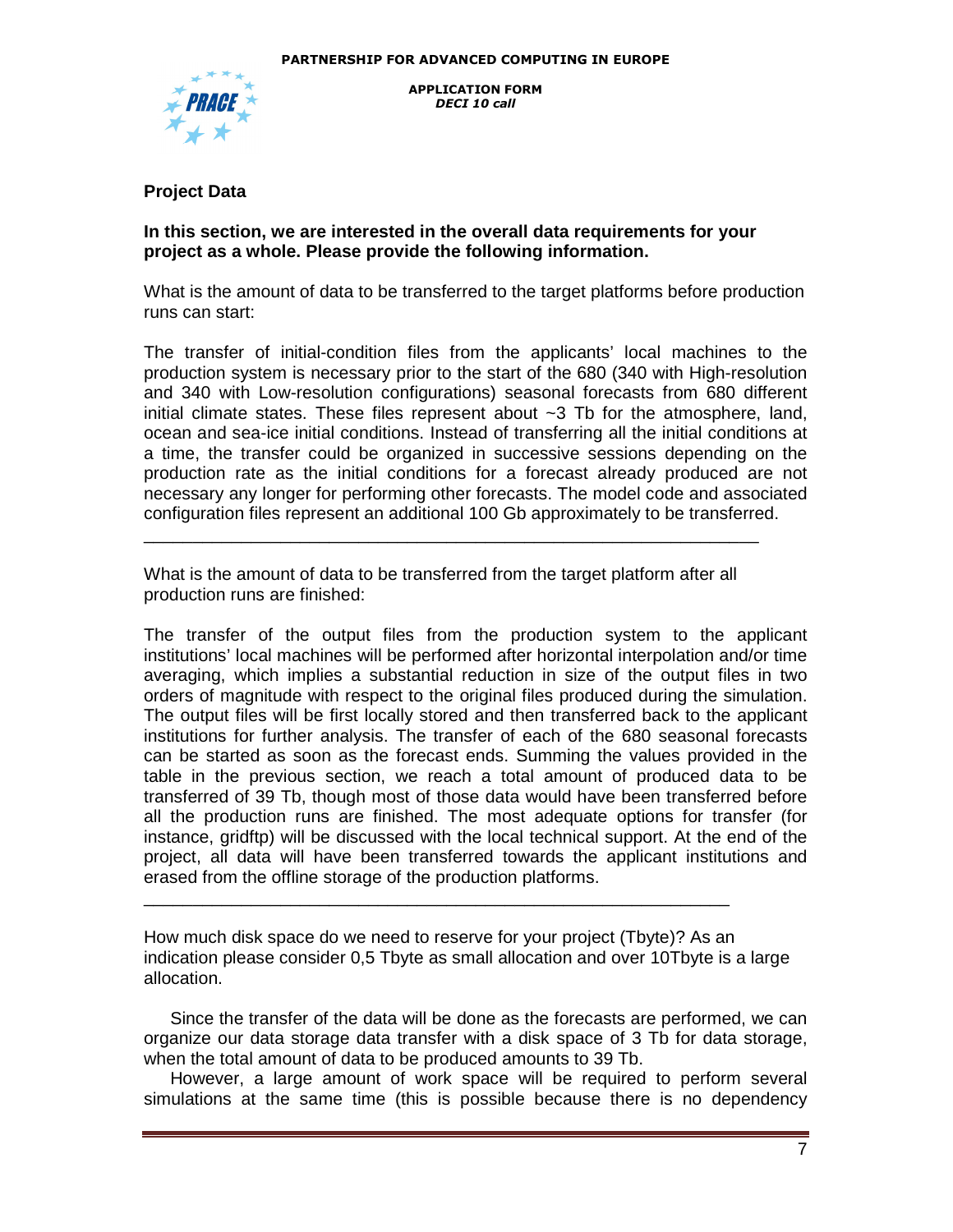

between the members of an ensemble or the predictions for different start dates, i.e. each simulation can be treated as discrete). As a high-resolution six-month long forecast with the high-resolution configuration produces around 200 Gb of raw data, five ensemble members for five independent starting dates, which is a realistic number of the maximum number of simulations that can be performed simultaneously, will produce  $\sim$  5 Tb. These data have to be held in the work space while it is post-processed to reduce the data volume to be stored offline and transferred to the applying institutions down to ~2.5Tb. On top of the outputs and restarts produced during the forecasts, the work space has to host the initial conditions, which represent an additional 500 Gb. Hence, we request 5 Tb of work space.

Around 20 Gb of home space will be required to host the code.

\_\_\_\_\_\_\_\_\_\_\_\_\_\_\_\_\_\_\_\_\_\_\_\_\_\_\_\_\_\_\_\_\_\_\_\_\_\_\_\_\_\_\_\_\_\_\_\_\_\_\_\_\_\_\_\_\_\_\_\_

Please check the box if it is possible to start transferring data before all production runs are finished?  $\boxtimes$ 

Where will the data eventually be stored? (HPC facility, local storage at university, institute):

Institut Català de Ciències del Clima (IC3) in Barcelona

If any planned runs require extensive amounts of memory, hard disk space, etc., please provide details on how the project (in terms of CPU hours) may be split across multiple platforms.

Since splitting the project between multiple platforms will increase significantly the amount of enabling work to start the project (as the amount of work required to port the code and to set up the monitoring and post-processing systems will almost double) and therefore might compromise its achievement on time, we prefer request such a splitting. However, it might be preferable to use either a smaller machine attached to the HPC or dedicated nodes for the post-processing of the model output before it is sent back to the applicant's institution.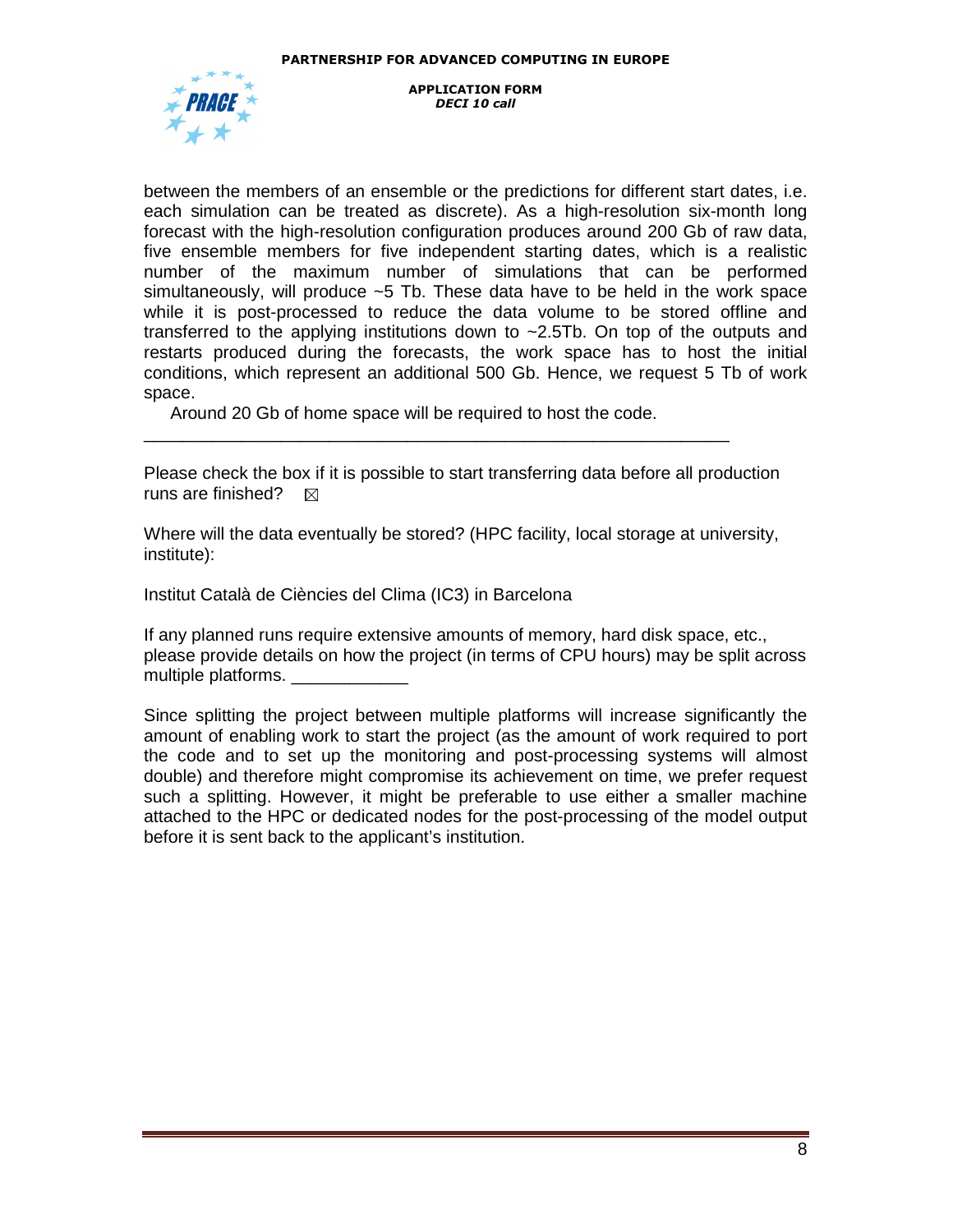

### **Describe what work has already been done to develop the codes**

This should include the following: describing the main algorithms, how they have been implemented and parallelized, and their main performance bottlenecks and the solutions to the performance issues you have considered. Please provide the name and version of all codes to be used in the project. For each code that needs to be optimized, please provide the details listed below.

- 1. Name and version.
- 2. Webpage and other references.
- 3. Licensing model.
- 4. Contact information of the code developers.
- 5. Your relationship to the code (developer, collaborator to main developers, end user, etc.).

The EC-EARTH earth-system model (http://ecearth.knmi.nl, https://dev.ec-earth.org) is the tool selected to perform the investigation, of which we are end users, as part of the EC-EARTH consortium. The development of EC-Earth started with ECMWF's Integrated Forecast System (IFS) as a well-tested atmospheric module, with different components being added over time. The oceanic (NEMO), sea ice (LIM) and land surface (HTESSEL) components have been coupled to the IFS through the OASIS3 coupler. A special issue on EC-Earth has recently been published in Climate Dynamics. Additionally, EC-Earth is an important contributor to the next Coupled Model Intercomparison Project (CMIP5). Since EC-Earth is a collaborative project between a range of institutes, it is run on a series of different platforms:

- SGI Altix 3500, Intel Itanium 2 processors by the KNMI
- NEC-SX6 by the DMI
- Linux cluster, 129 CPU nodes, each with 64-bit dual Intel Xeon EM64T CPU @ 3.40GHz by the SMHI
- Dell PowerEdge 2900 (18 nodes) by the CGUL
- IBM pSeries 575, Power6 processors by the KNMI
- 64 IBM p575+ 16-way nodes, 1.9GHz dual-core cpus, 2080 GB memory by the KNMI
- IBM Power PC 970MP processors at 2.3 GHz by the IC3

For this project, we plan to run the latest version of EC-Earth (EC-Earth3). A description of the EC-Earth model can be found in the following papers:

Hazeleger W. et al., EC-Earth: A Seamless Earth-System Prediction Approach in Action. Bull. Amer. Meteor. Soc. 91:10, 1357-1363. doi: 10.1175/2010BAMS2877.1 (2010) Hazeleger, W. et al., EC-Earth V2.2: description and validation of a new seamless Earth system prediction model. Clim. Dyn., doi:10.1007/s00382-011-1228-5 (2012).

Klaus Wyser (Klaus.Wyser@smhi.se), Wilco Hazeleger (hazelege@knmi.nl) and Richard Bintaja (Richard.Bintanja@knmi.nl ) are the main coordinators of the code development.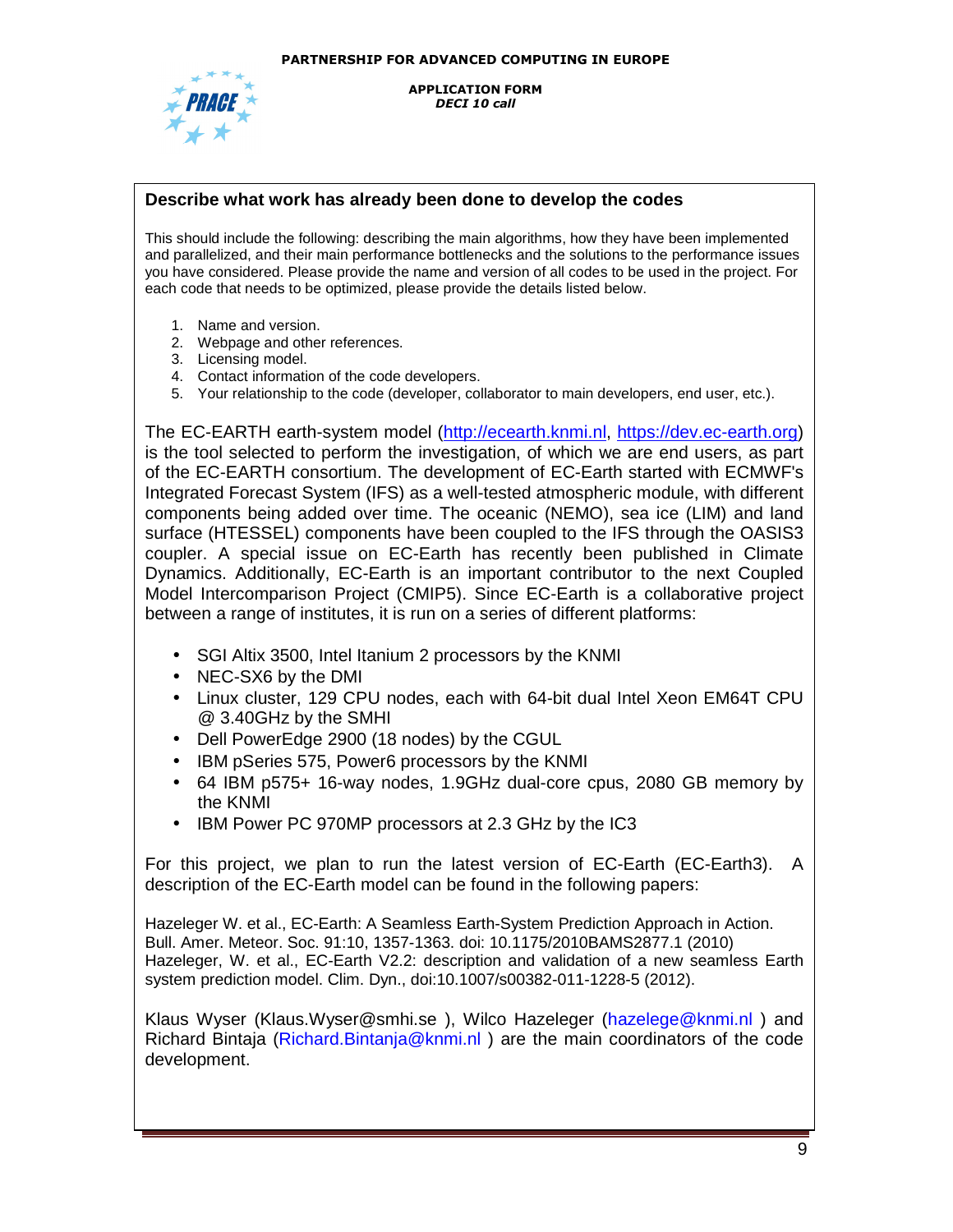

- **a) Describe what enabling work will need to be completed before production runs can begin.**
- **b) Please make it clear what work will need to be done by your own group and what you are requesting to be done by PRACE staff.**
- **c) Please make it clear if any enabling work can be done in parallel with production runs**
- **d) Please indicate how many months of FTE will be required**

a) The enabling work required to run EC-Earth3 will strongly depend on the platform on which we will be allowed to run. On our preferred platform, Lindgren, the enabling work will be relatively small as it is one of the platforms used for the development of the code by other EC-Earth partners. However, having the code installed on the platform is only covering the ability to perform a standard simulation. The simulations proposed here require the preparation of a complex environment:

- for the model to read the initial conditions,

- the interaction between the launching and monitoring system used to perform the climate predictions, Autosubmit,

- and the time-consuming task of post-processing the model output for its transfer to the applicant's institution.

Autosubmit is a tool, developed by IC3, to manage and monitor remotely climate forecasting experiments. It is designed with the following goals:

- Supercomputer independent framework to perform experiments
- Efficient utilization of available computing resources at supercomputers
- User-friendly interface to start, stop and monitor experiments
- Auto restarting the experiment or some part of experiment
- Ability to reproduce the completed experiments

The post-processing, storing and transfer scripts need to be carefully tested to efficiently handle the large volume of files and data that will be generated.

b) All the work described above will be done by the applicants. We may ask for assistance by the HPC support team if the installation of additional software facilitates our work. We will appreciate also an expert opinion to use the HPC resources as efficiently as possible.

c) The production runs can not be started before the enabling work is finished.

d) All this work will require 2 months FTE in the preferred platform and at least three times as much in any other platform.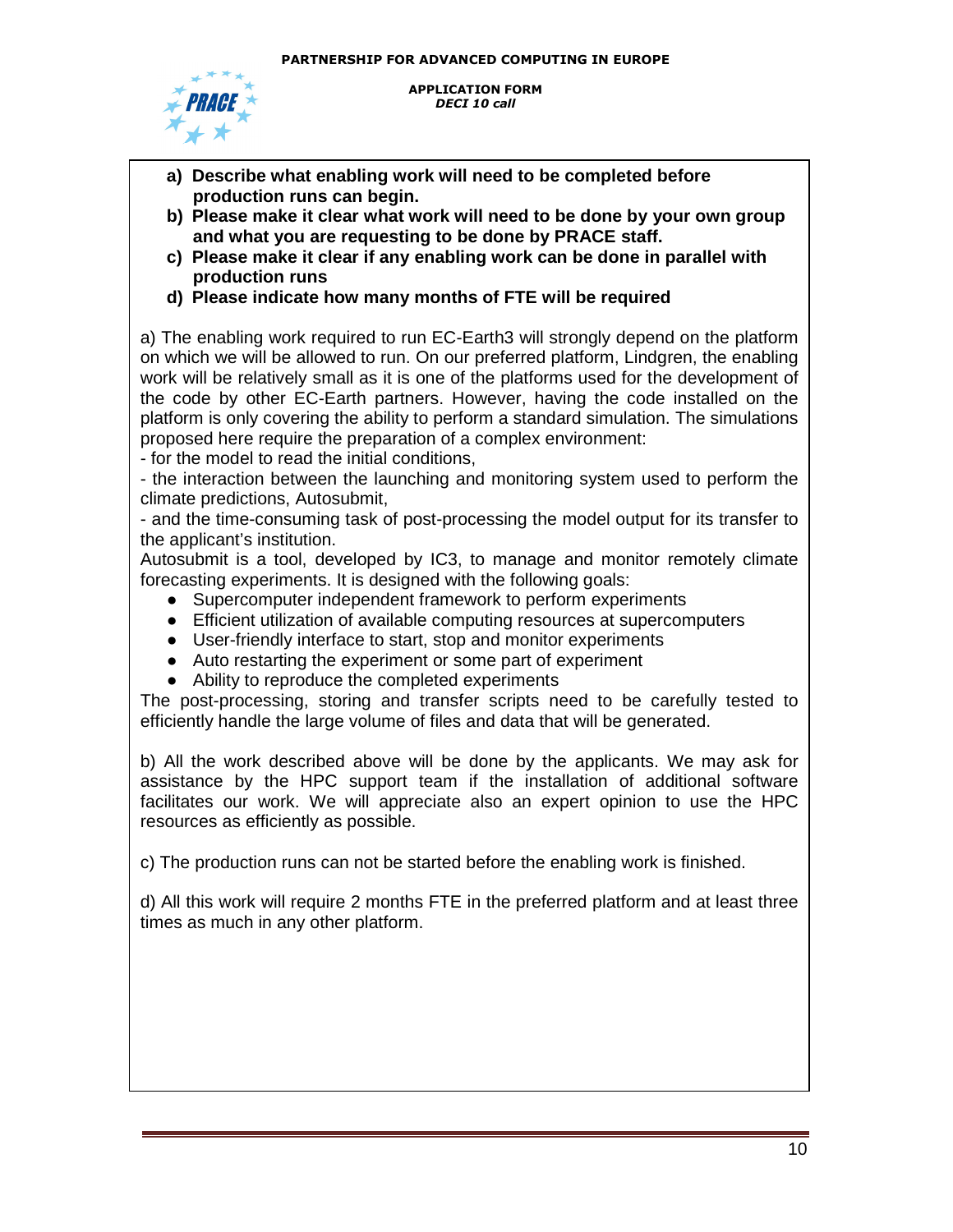

## **Discuss the routes that you will use for dissemination of the project and for any appropriate knowledge transfer. This should include any resources that you will be using to support this. (Maximum 500 words):**

The dissemination of the results will be done through the standard communication channels, i.e.:

- 1) through participation in international conferences such as yearly the European Geoscience Union (EGU) meeting, and
- 2) through publication of manuscripts in specialized peer-review journals.

The topics of which will include, but will not be limited to,

- 1) the general performance of EC-Earth high-resolution seasonal forecasts in comparison to other systems (preferably operational) and lower resolution EC-Earth forecasts
- 2) the ability of the system to predict highly important climate features, such as hurricane activity and Arctic sea ice losses

The knowledge and experience gained by running the system in this particular configuration will also benefit the entire EC-Earth community, as well as other European ESM groups using components of the EC-Earth system, such as IFS (atmospheric model), OASIS (atmosphere-ocean coupler) and NEMO (ocean model).

Finally, the results of the project will be featured at the meetings of WCRP's Working Group on Seasonal- to-Interannual Prediction, of which the team leader is a panel member, and the SPECS FP7 European project of which the team leader is the coordinator.

# **Confidentiality**

**Is any part of the project covered by confidentiality?** No

**If YES, please give the reasons for confidentiality:**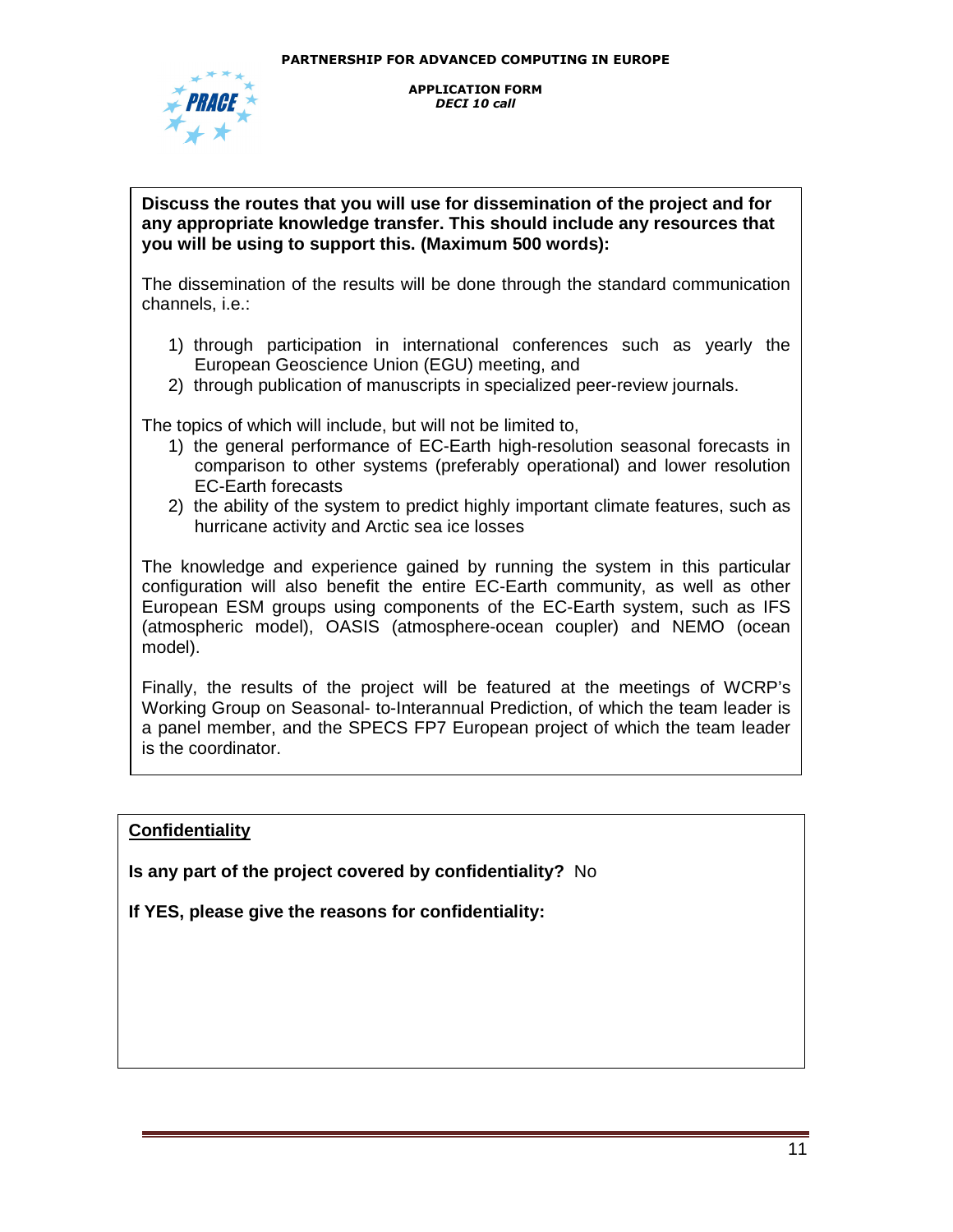

## **Recent bibliographic references that are relevant to the project:**

Blanchard-Wrigglesworth E, K C Armour, C M Bitz and E DeWeaver (2011a) Persistence and Inherent Predictability of Arctic Sea Ice in a GCM Ensemble and Observations. J. Clim., **24,** 231–250.

Blanchard-Wrigglesworth E, C M Bitz and M M Holland (2011b) Influence of initial conditions and climate forcing on predicting Arctic sea ice. Geophys. Res. Lett., **38** (18), L18503. doi:10.1029/2011GL048807.

Caron L-P, C.G.Jones and K.Winger (2011) Impact of resolution and downscaling technique in simulating recent Atlantic tropical cyclone activity. Clim Dyn, **37**, 869-892

Caron, L.-P., C.G. Jones, P.A. Vaillancourt, and K. Winger (2012) On the relationship between cloud-radiation, atmospheric stability and Atlantic tropical cyclone activity in a variable-resolution climate model. Clim Dyn. DOI: 10.1007/s00382-012-1311-6

Delworth, Thomas L., and Coauthors (2012) Simulated Climate and Climate Change in the GFDL CM2.5 High-Resolution Coupled Climate Model. J. Clim, **25**, 2755–2781.

Emanuel, K. (2012) Potential Economic Value of Seasonal Hurricane Forecasts. Wea Clim Soc, **4**, 110-117.

Jung, T., and Coauthors (2012) High-Resolution Global Climate Simulations with the ECMWF Model in Project Athena: Experimental Design, Model Climate & Seasonal Forecast Skill. J Clim, **25**, 3155–3172.

Sakamoto T.T. and co-authors (2012) A new High-Resolution Atmosphere-Ocean Coupled General Circulation Model. J Japan Met Soc, **90**, 3, 325-359

Serreze M C, M M Holland and J Stroeve (2007) Perspectives on the Arctic's Shrinking Sea-Ice Cover Science, **315** (5818), 1533–1536.

Stroeve J C, M C Serreze, M M Holland, J E Kay, J Malanik and A P Barrett (2012) Arctic sea ice decline: Faster than forecast. Climatic Change, **110** (3-4), 1005-1027.

Zhang, Y., W. Maslowski, and A. J. Semtner (1999), Impact of mesoscale ocean currents on sea ice in high-resolution Arctic ice and ocean simulations. J. Geophys. Res., **104**(C8), 18,409–18,429, doi:10.1029/1999JC900158.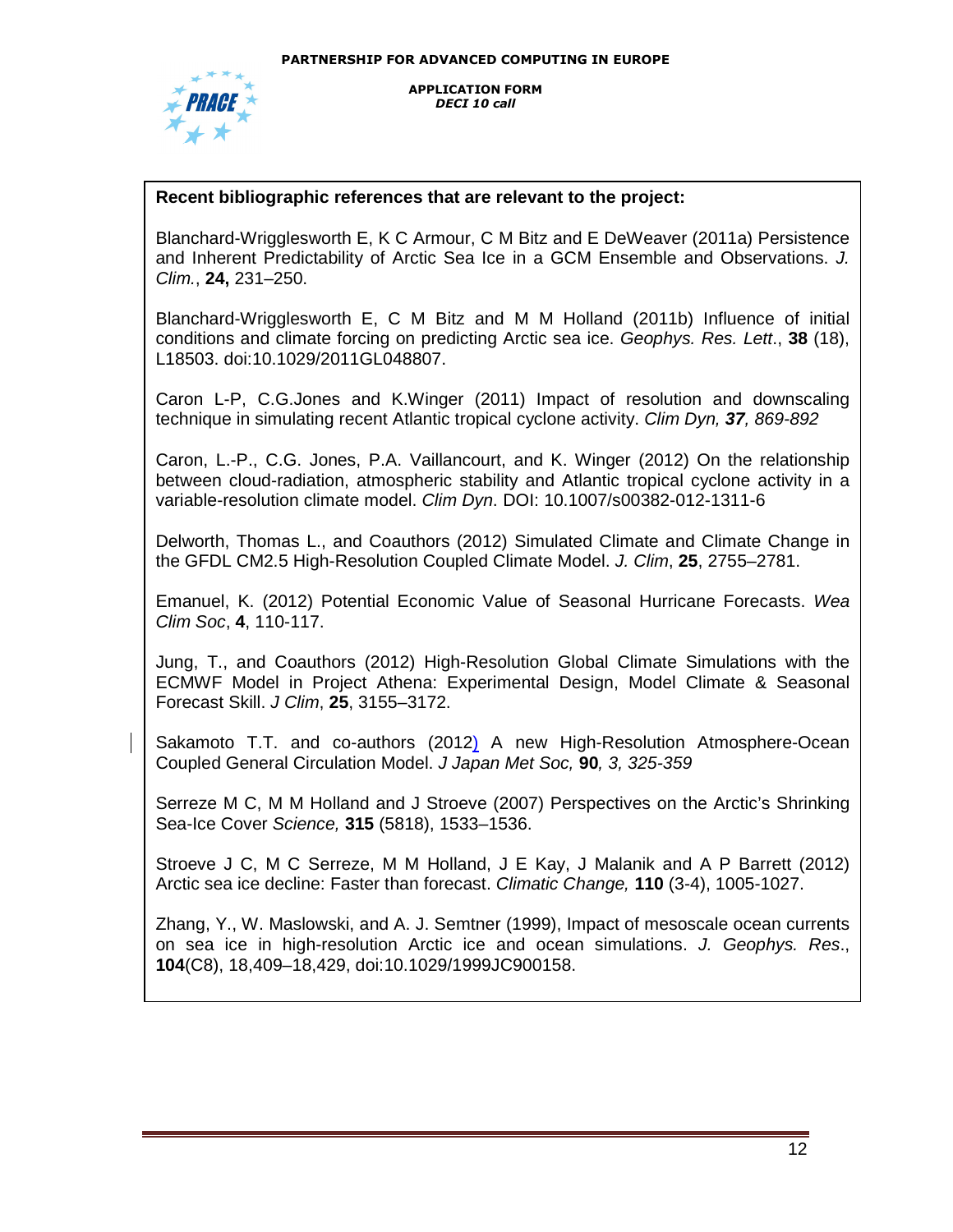

# **Do you have any other support for this application e.g. from your national funding council, the EC or international collaborations? Please give details of this below:**

The computing time requested will go towards supporting the IC3 and SMHI commitments in the context of the SPECS FP7 European project. Led by IC3, this 4 year project, which started in November 2012, aims at building a new generation of climate forecast systems based on the latest scientific progress in climate modelling and in operational forecasting.

The assessment of the forecast skill in the Artic region will additionally contribute the PICA-ICE project, which will start in January 2013 and last three years. This project, funded by the Spanish Ministry of Economy and Competitiveness, aims at investigating the mechanisms driving the interannual variability of the Artic sea ice cover and the mechanisms by which the Artic sea ice cover influence the Northern hemisphere climate, as well as to assess the extent of their predictability. It also aims at refining the predictions of the externally forced Artic sea ice loss and internallygenerated variability of the sea ice cover for the next decade.

This work will substantially contribute to raise the profile of the EC-Earth climate community, in particular in the field of climate prediction, both at the European and international level. Given its interest, it has received the explicit support of a number of international partners such as NOAA and ECMWF.

# **Please use the remainder of this form to give a detailed description of the project and its relevance for PRACE.**

Please provide 3-4 pages, including:

- 1. scientific objectives
- 2. scientific and technical innovation potential

3. current profile and performance of code(s), including scalability, requirements on interconnect, I/O, architecture, clarification of how requested core-hours was calculated, are jobs independent, chained and/or workflows, etc.

- 4. computational objectives
- 5. specific benefits expected from PRACE

6. summary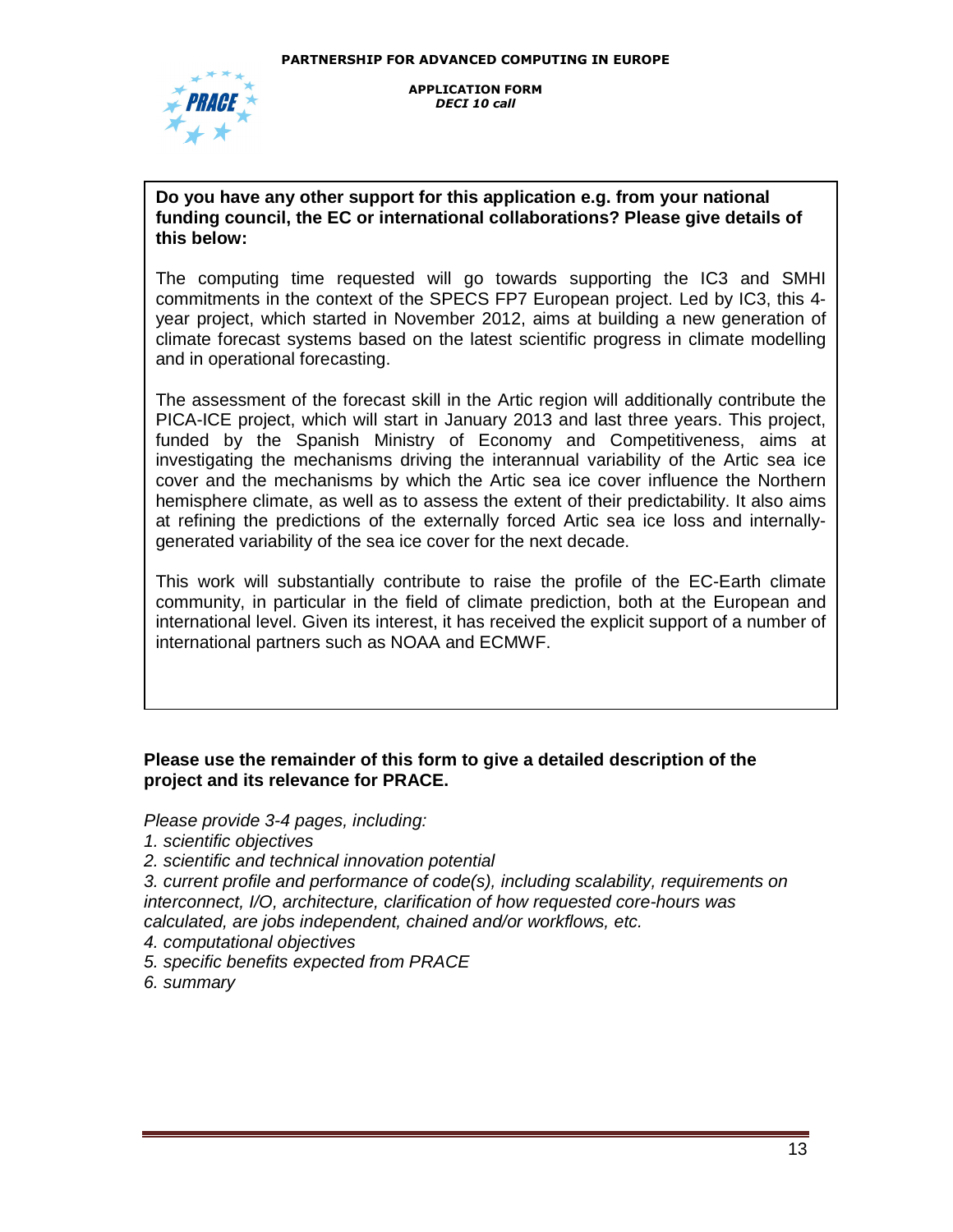

#### **1. Scientific objectives**

The main scientific objective is to explore the potential benefits of increased resolution of dynamical climate forecast systems on seasonal forecast quality. This objective works towards a longer-term aim of the climate prediction community at pursuing the creation of a new generation of climate forecast systems to produce actionable local climate information over land at seasonal time scales.

The standard horizontal resolution of typical climate forecast systems is  $\sim$ 1-2 $\degree$  for both atmosphere and ocean components. This is the resolution currently used operationally and also for the assessment of the impact of long-term anthropogenic climate change. This is also the resolution at which forecast systems have pervasive systematic errors. Increasing the model resolution has been suggested to improve many aspects of climate simulations. Jung et al (2012) found significant improvements in the simulation of tropical precipitation and the frequency/intensity of both tropical and mid-latitude cyclones in IFS-only simulations (the atmospheric component of EC-Earth). Two recent studies report the first use of coupled climate models in the resolution range ~50km (atmosphere) and ~10-30km (ocean), identifying large improvements in a number of systematic biases seen in lower resolution versions of the same models. These include: a reduction in the double ITCZ problem (GFDL CGCM; Delworth et al. 2012), improved intensity distribution of tropical rainfall (MIROC4h CGCM, Sakamoto et al. 2012), improved coastal upwelling and ENSO variability (Sakamoto et al. 2012) and improved structure of the North Atlantic Ocean circulation (Delworth et al 2012). Caron et al (2011) using a variable resolution AGCM found significant improvements in the representation of Atlantic tropical cyclones from 150km to 30km resolution. Resolving the mesoscale ocean eddies allow for a more realistic representation of the ice drift and deformation and subsequently of the Arctic open water percentage (Zhang et al 1999).

 In this proposal, we intend to investigate to which extent the improvements seen in historical climate simulations with increased resolution translate into a better seasonal forecast quality, with a special focus on the Tropical Atlantic cyclones on the one hand and on the Arctic sea ice cover on the other hand. The Atlantic hurricane activity is expected to be better predicted for two main reasons: 1) ~30km (T511) resolution simulations have already been shown to produce realistic geographic distribution and numbers of Atlantic tropical cyclones, and 2) the Atlantic cyclones are strongly modulated by ENSO, the prediction of which lies at the heart of seasonal predictions. Furthermore, the Arctic sea ice is expected to be better predicted thanks to: 1) a better representation of the ocean circulation and associated heat transport toward the Arctic (Delworth et al 2012), 2) a better representation of the western boundary currents/frontal areas and their impact on the generation of storms which can break the Artic sea ice and favour its melting, 3) a better representation of the ocean eddies which affect the sea ice drift, deformation and the formation of open water areas (Zhang et al, 1999).

This is a fundamental question still not comprehensively addressed by any research or operational community. To successfully achieve such progress is a major challenge both scientifically and technically, while also being computationally demanding.

#### **2. Scientific and technical innovation potential**

This proposal aims to make major advances in the science of climate prediction by addressing the dual requirements of increased climate-model resolution while performing enough predictions for the past that allow a robust estimation of forecast quality. Increased model resolution aims to deliver a significant improvement in our ability to simulate the key modes of climate variability at the origin of climate predictability, while the sample of past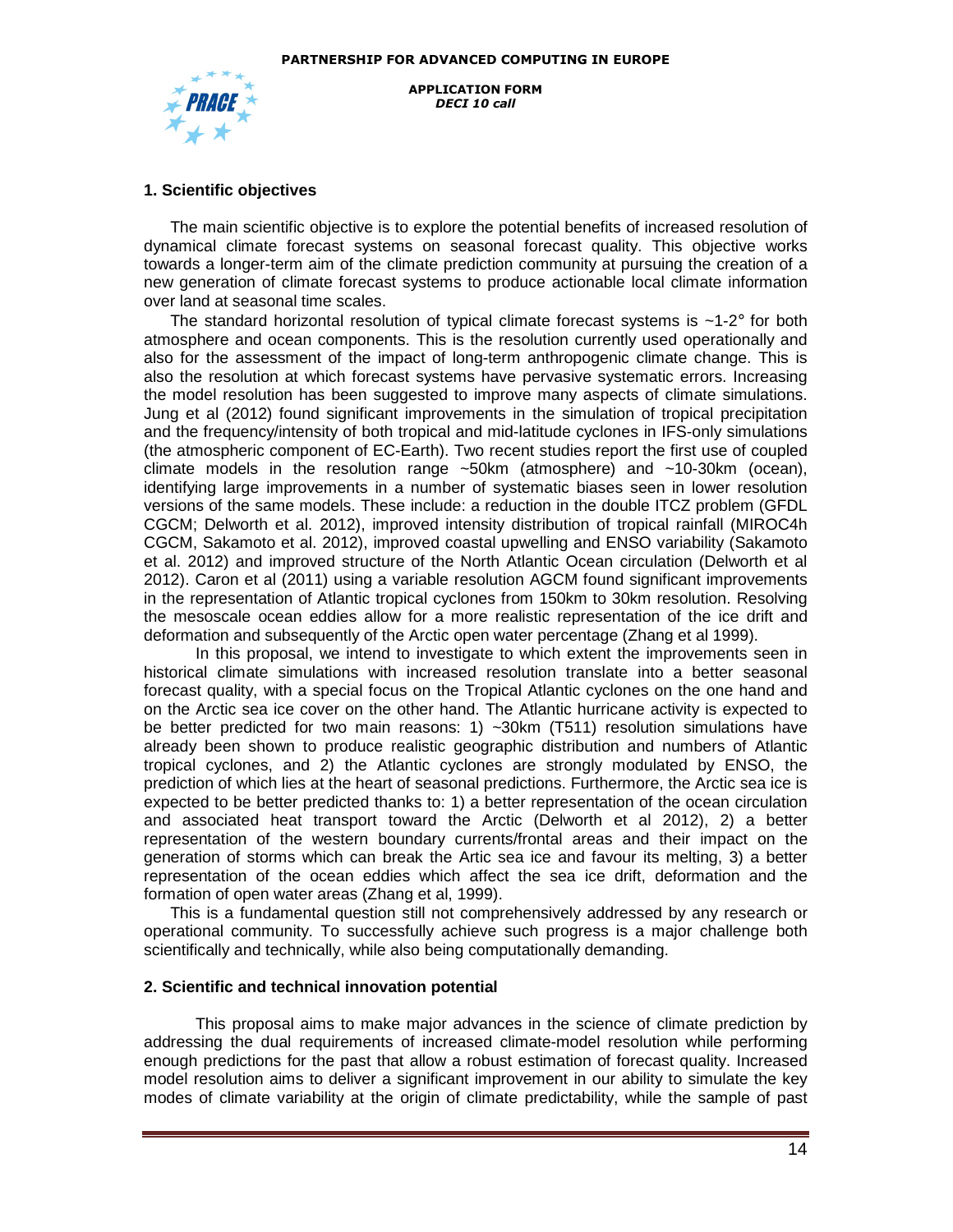

predictions is needed to estimate forecast quality. The ensemble method used acknowledges the inherent uncertainty in estimating changes in climate.

 The computer cost necessary to perform this type of analysis is very high and exceed the resources locally available to most research groups, and in particular the two applicants. As such, the computer time requested here would allow the development of the EC-Earth state-of-the-art seasonal forecast system, allow the EC-Earth consortium to be at the forefront of seasonal forecasting research and contribute to improving the current European operational climate prediction capabilities.

 Since the results of the project will be of the research type and not the subject of commercial use, the results will be widely presented in scientific conferences, courses and peer-reviewed literature. Results derived from this experiment will be made available to other research groups interested in the development of a high resolution forecast system.

 Moreover, EC-Earth being run at different timescales and resolutions by additional European research groups beyond the ones involved in this particular project (DMI, KNMI, …), the experience gained here will benefit the EC-Earth community at large. Results will be disseminated through the EC-Earth community through bi-annual meetings where the latest developments relating to EC-Earth are shared and through relative frequent direct communications between the different members.

 Finally, the data will be made available for download to all SPECS member on a project specific platform, allowing further analysis to be done according to the expertise of individual research groups.

#### **3. Current profile and performance of code(s), including scalability, requirements on interconnect, I/O, architecture, clarification of how requested core-hours was calculated, are jobs independent, chained and/or workflows, etc.**

The EC-Earth3 coupled climate model comprises three main computational components: the atmospheric model IFS, the ocean model NEMO, and the OASIS3 coupler. All components are mainly written in Fortran (with some units implemented in C) and parallelized for distributed memory architectures using MPI. Model I/O is being processed in GRIB and NetCDF formats using the appropriate external libraries. Output post-processing is primarily done with the cdo tools (code.zmaw.de/projects/cdo/wiki).

EC-Earth, as many other climate models, faces a number of challenges regarding its scalability on massively parallel architectures. Among its siblings, however, EC-Earth3's components show distinguished scalability. Moreover, the development has, over the last years, had a focus on computational efficiency and scalability both from a per-component and overall coupled model perspective. Bottlenecks, such as parallel I/O and load balancing have being identified in the course of preceding and ongoing projects and performance tuning has become an integral part of the software development cycle. Although the scalability of EC-Earth is suboptimal beyond a few thousand processors, the ensemble strategy considered in this proposal and that can be easily handled by Autosubmit offers the possibility of obtaining a manageable time-to-solution.

 A typical climate prediction experiment consists in running a climate model with a forecast length ranging between a few months to a few years. An experiment has several independent start dates and several independent members. All the start dates and all the members being independent, the jobs can be run simultaneously if necessary. The forecast period is typically divided into a number of sections, known as chunks, of fixed length that exploits the option of model restart. Each chunk has two big sections; a parallel one where the simulation is performed using a number of processors, and a serial one to perform all the necessary operations to post-process the model output, select and archive the output to be retained and cleaning the disk space for the smooth proceeding of the experiment.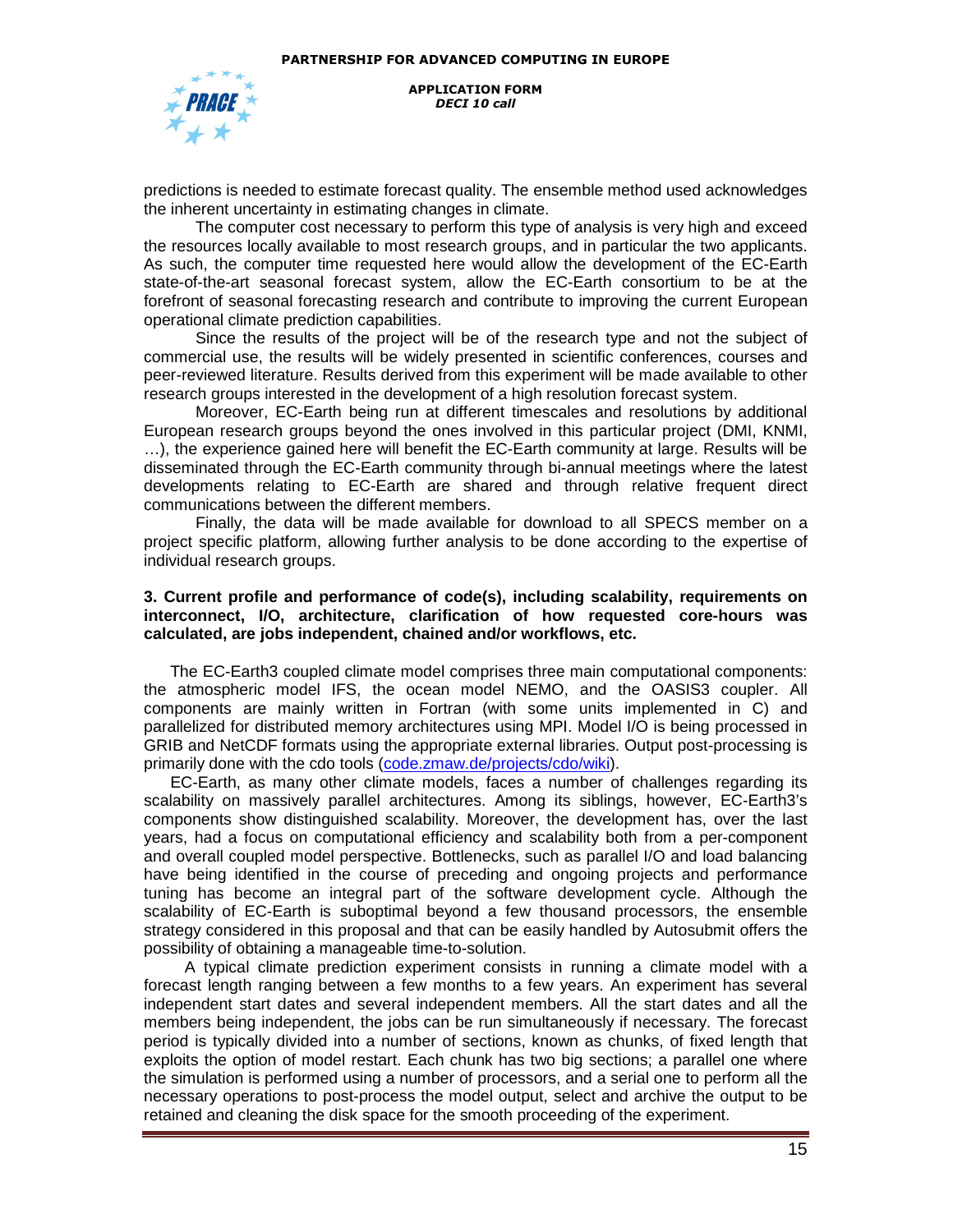

These tasks are controlled by Autosubmit (http://ic3cfu.wikispot.org/Autosubmit), a tool running remotely that manages and monitors the experiment, achieving the following goals: efficient handling of highly dependant jobs, optimum utilization of available computing resources, ease of starting, stopping and live monitoring of experiments, auto restarting the experiment or some part of experiment in case of failure, use of database for experiment creation and assigning automatic experiment identity and the ability to reproduce the completed experiments fully or partially. The workflow of the post-processing tasks will also be handled accordingly by Autosubmit.

The experiments planned do not need any pre-processing of the data, but the postprocessing of the output will include an interpolation toward a coarser grid and/or time averaging to reduce the cost of both storage and transfer. The output will be in NetCDF for the ocean and sea-ice components and in GRIB for the atmosphere and land-surface components, although the GRIB files could be converted to NetCDF in situ if necessary for exchange with other groups. This, and other actions, will require the availability of the cdo tools. Autosubmit will handle the submission of the post-processing jobs taking into account the scheduling of the simulation jobs.

The required computer resources for this project are described in the next section in detail together with how they were estimated.

#### **4. Computational objectives**

 Two experiments will be carried out with the two different configuration labelled EC-Earth3 and EC-Earth3hr in the table below. We will conduct ensemble experiments with four start dates a year (1<sup>st</sup> of February, May, August and November) over the 1993-2009 period. For each experiment, this makes a total of 68 independent start dates (4 start dates per year over an 17 year period) and a total of 170 years of simulation when using five-member ensembles and producing six-month long forecasts. Sets of initial conditions for the two resolutions considered will be required, and these initial conditions will be prepared by the leading institution. Coordination with other members of the EC-Earth community will be undertaken to ensure that the most suitable techniques for ensemble generation and the latest high-resolution atmosphere, sea-ice and ocean reanalyses (that act as initial conditions for the predictions) are used. A successful assessment should make sure that the experiments have sufficient forecast spread, which up a certain point depends on the way the ensemble is generated. The predictions will be initialized with the European Centre for Medium-Range Weather Forecasts (ECMWF) most recent atmosphere and land surface reanalysis (ERAInterim, Dee et al, 2011) interpolated to the two atmospheric resolutions. The ocean and sea-ice initial conditions will be produced with a set of five simulations of the ocean and sea-ice model component included in EC-Earth forced with atmospheric fluxes from the ECMWF reanalysis and nudged toward the GLORYS2v1 ocean reanalysis (Ferry et al, 2010) which covers the 1993-2009 period. The ensemble of initial conditions will be produced by introducing wind-stress perturbations during the offline ocean simulations, which will be performed on the applying institutions own HPC resources

| <b>Model Version</b> | Atmosphere and Soil        | Ocean and Sea-ice             |
|----------------------|----------------------------|-------------------------------|
| EC-Earth2            | T159 (1.125) and 62 levels | 1 <sup>o</sup> and 46 lev els |
| EC-Earth3            | T255 (0.7°) and 91 levels  | l 1°and 46 level_s            |
| EC-Earth3hr          | T511 (0.35°) and 91 levels | 10.25° and 46 levels          |